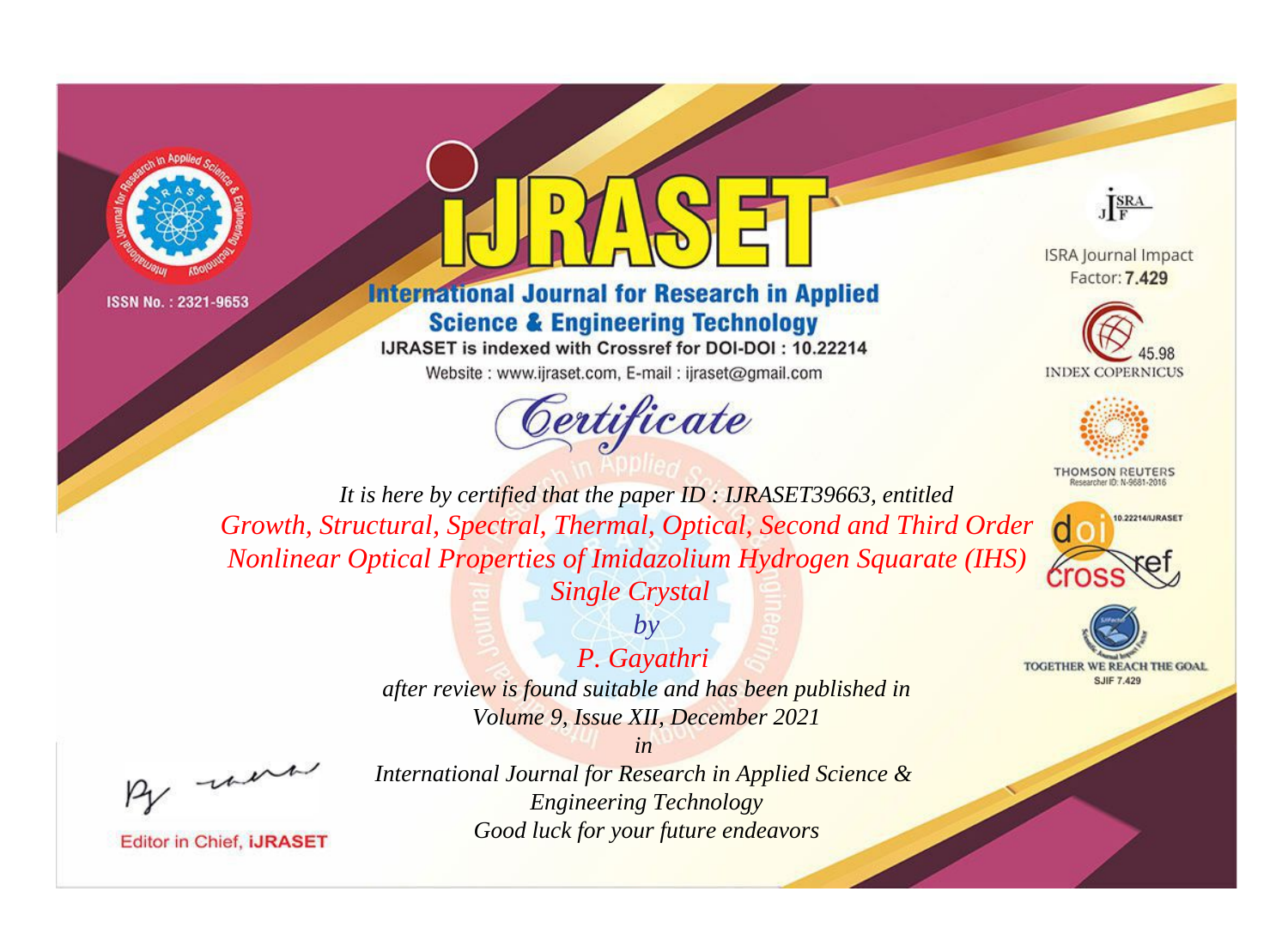



#### **International Journal for Research in Applied Science & Engineering Technology**

IJRASET is indexed with Crossref for DOI-DOI: 10.22214

Website: www.ijraset.com, E-mail: ijraset@gmail.com



JERA

**ISRA Journal Impact** Factor: 7,429





**THOMSON REUTERS** 



**TOGETHER WE REACH THE GOAL SJIF 7.429** 

*It is here by certified that the paper ID : IJRASET39663, entitled Growth, Structural, Spectral, Thermal, Optical, Second and Third Order Nonlinear Optical Properties of Imidazolium Hydrogen Squarate (IHS)* 

*Single Crystal by*

# *J. Jayarubi*

*after review is found suitable and has been published in Volume 9, Issue XII, December 2021*

*in* 

, un

**Editor in Chief, IJRASET**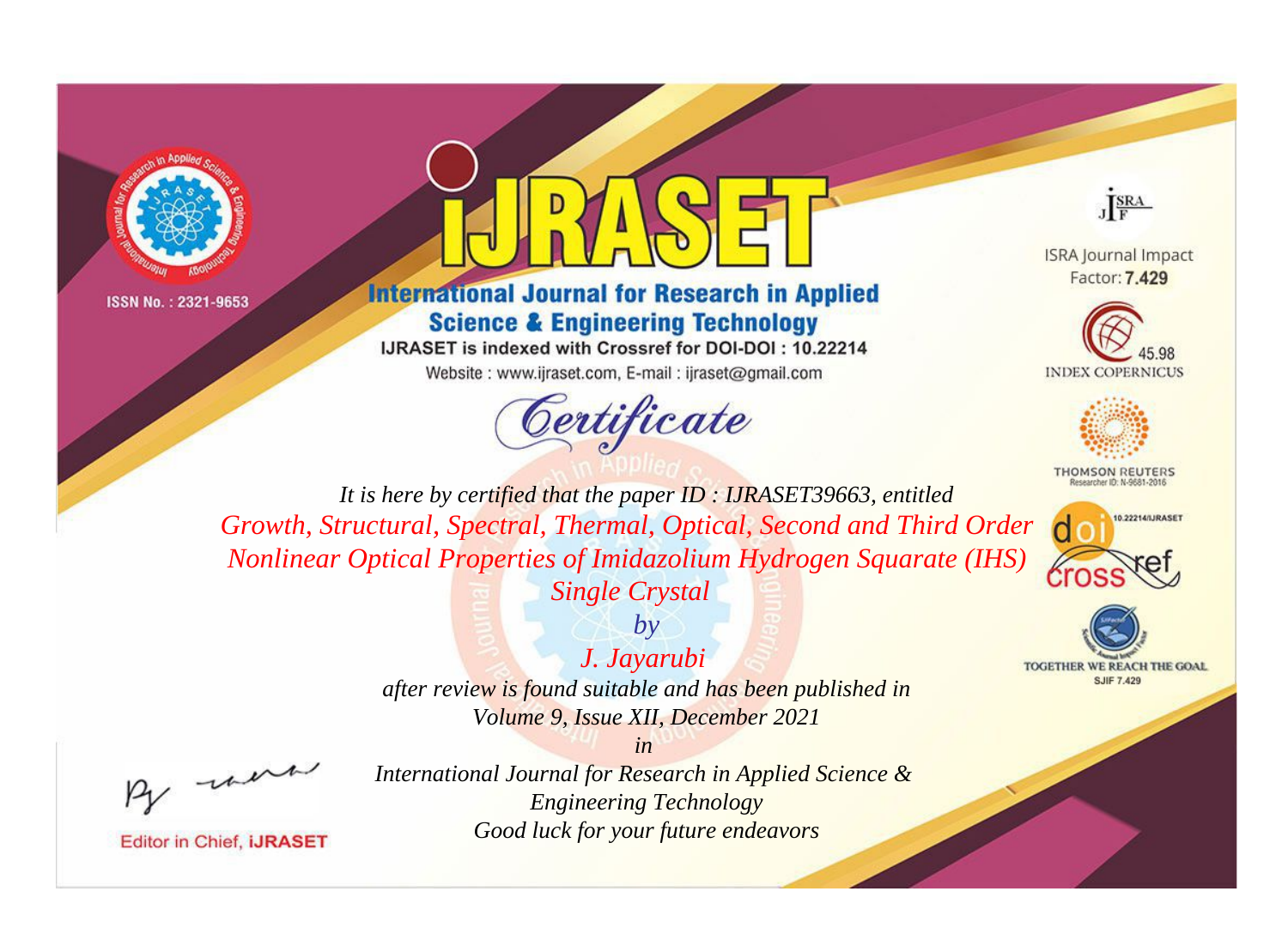



#### **International Journal for Research in Applied Science & Engineering Technology**

IJRASET is indexed with Crossref for DOI-DOI: 10.22214

Website: www.ijraset.com, E-mail: ijraset@gmail.com



JERA

**ISRA Journal Impact** Factor: 7,429





**THOMSON REUTERS** 





*It is here by certified that the paper ID : IJRASET39663, entitled Growth, Structural, Spectral, Thermal, Optical, Second and Third Order Nonlinear Optical Properties of Imidazolium Hydrogen Squarate (IHS)* 

*Single Crystal by*

### *K. Kesavan*

*after review is found suitable and has been published in Volume 9, Issue XII, December 2021*

*in* 

, un

**Editor in Chief, IJRASET**